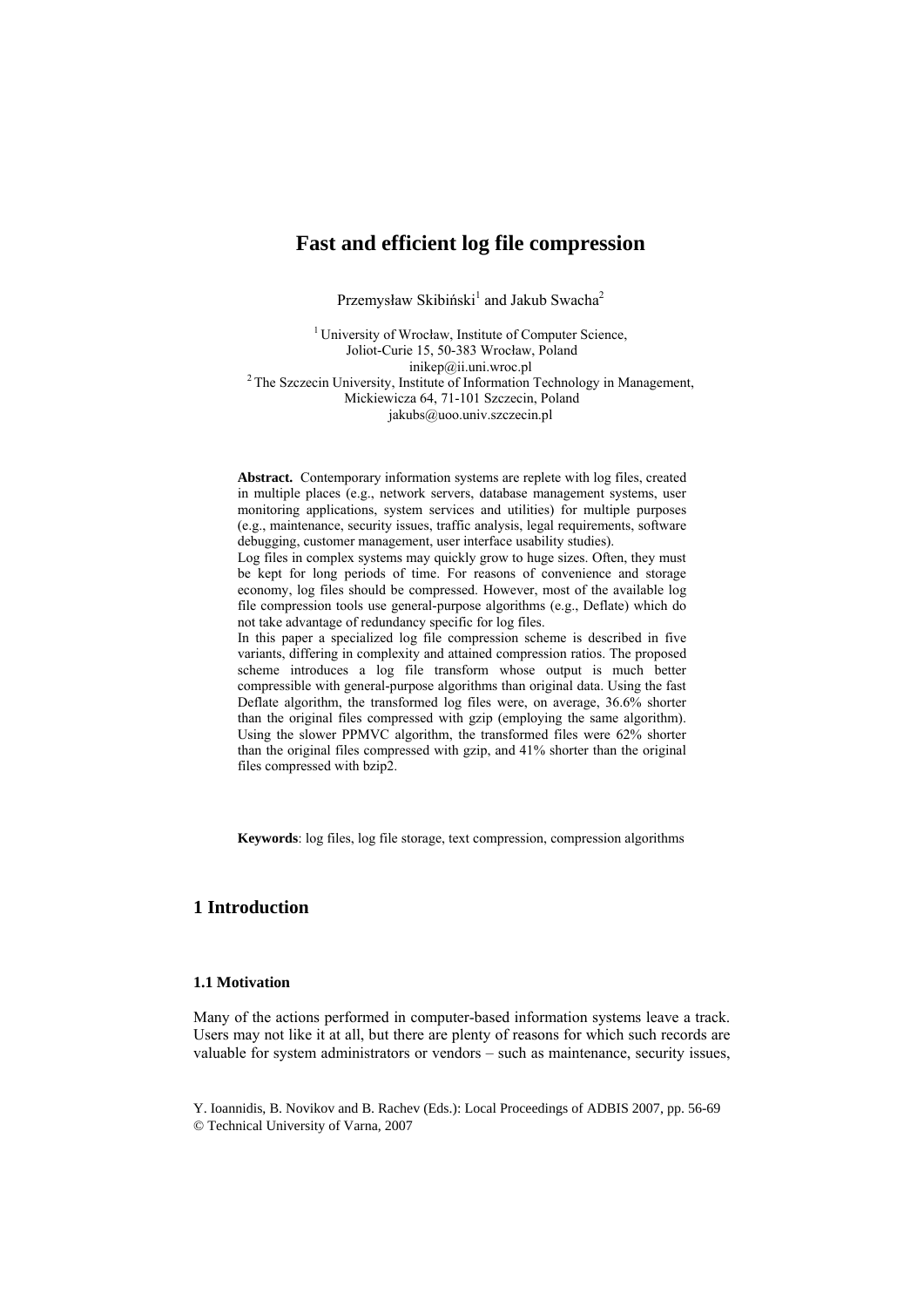traffic analysis, legal requirements, software debugging, customer management, or user interface usability studies.

Relevant data can be collected in multiple places (e.g., network servers, database management systems, user monitoring applications, system services and utilities). In many environments, tracked events can happen very often. As a result, there is a huge amount of data produced this way every day. And often it is necessary to store them for a long period of time.

Regardless of the type of recorded events, for reasons of simplicity and convenience, they are usually stored in plain text log files. Both the content type and the storage format suggest that it is possible to significantly reduce the size of log files through lossless data compression, especially if specialized algorithm was used. The smaller, compressed files have the advantages of being easier to handle and saving storage space.

## **1.2 Problem setting**

There is plenty of redundancy to be exploited in typical log files. Log files are composed of lines, and the lines are composed of tokens. The lines are separated by end-of-line marks, whereas the tokens are separated by spaces.

Some tokens repeat frequently, whereas in case of others (e.g., dates, times, URL or IP addresses) only the token format is globally repetitive. However, even in this case there is high correlation between tokens in adjoining lines (e.g., the same date appears in multiple lines).

In most log files, lines have fixed structure, a repeatable sequence of token types and separators. Some line structure elements may be in relationship with same or different elements of another line (e.g., increasing index number).

### **1.3 Approach**

We propose a multi-tiered log file compression solution. Every of the three tiers addresses one notion of redundancy. The first tier handles the resemblance between neighboring lines. The second tier handles the global repetitiveness of tokens and token formats. The third tier is general-purpose compressor which handles all the redundancy left after the previous stages.

The tiers are not only optional, but each of them is designed in several variants differing in required processing time and obtained compression ratio. This way users with different requirements can find combinations which suit them best. We propose five processing schemes for reasonable ratios of compression time to log file size reduction.

### **1.4 Contributions**

Our main contribution is the log file transform aimed at producing output which is much better compressible with general-purpose algorithms than the original data. The transform can be used to compress any kind of textual log files, regardless of their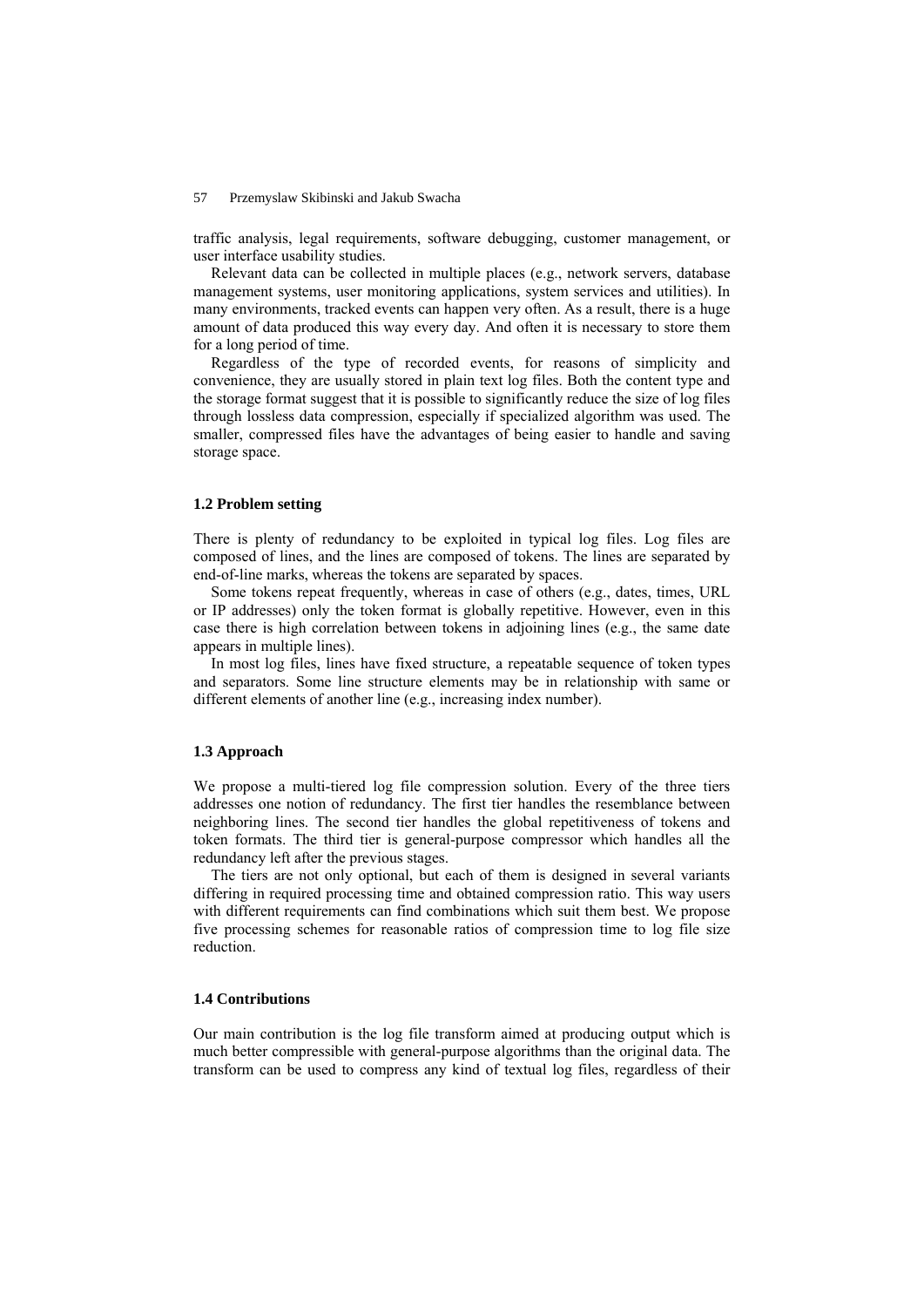size and source. The core transform supports streamed compression. It is extended with an adaptation of our word replacement transform for additional improvement of compression ratio. The transform algorithm has low computational requirements. We investigate several variants of log compression schemes looking for the best trade-off between attained compression ratios and required processing time.

# **2 Related work**

As with the growth of log file sizes their management and storage has become burdensome, many commercial and open-source utilities were developed to fix this issue. Most of them were aimed at compression of web server logs, e.g., logrotate, rotatelogs, httplog, IIS Log Archiver, Web Log Mixer, SafeLog**,** and almost each of them **(**with the exception of SafeLog) uses general-purpose compression algorithm (mostly gzip, rarely bzip2).

In 2004 Rácz and Lukács presented DSLC (Differentiated Semantic Log Compression), a generalized scheme for web log files compression. The scheme features parsing log lines into separate fields, and a set of pipelined transformations chosen for every kind of data field, including calculation of computed fields, stripping unnecessary information, replacement of strings with dictionary indexes, semanticspecific encoding, and, finally, general-purpose compression [7]. The DSLC is claimed to improve general-purpose compression algorithms efficiency on web logs up to a factor of ten. Still, it works well only on huge log files (over 1 GB) and it requires human assistance before the compression, on average about two weeks for a specific log file [8].

In 2006 Balakrishnan and Sahoo proposed a scheme for compression of system logs of the IBM Blue Gene /L supercomputer. The scheme consists of preprocessing stage (featuring differential coding) and general-purpose compression [1]. The measured improvement of compression ratio was 28.3%. Of course, the application of this scheme is very limited.

Recently, Kulpa, Swacha, and Budzowski developed a scheme for encoding the user activity logs generated by monitoring system [4]. It features string substitution and differential date and time encoding. On average, a 71.9% gain in log size has been measured. This scheme is intended for small log chunks, it has very low complexity and it is implemented client-side in JavaScript, as its sole purpose is to limit the network bandwidth required to transmit user logs from client to server. Therefore, its results are much inferior to those of complex server-side log compressors.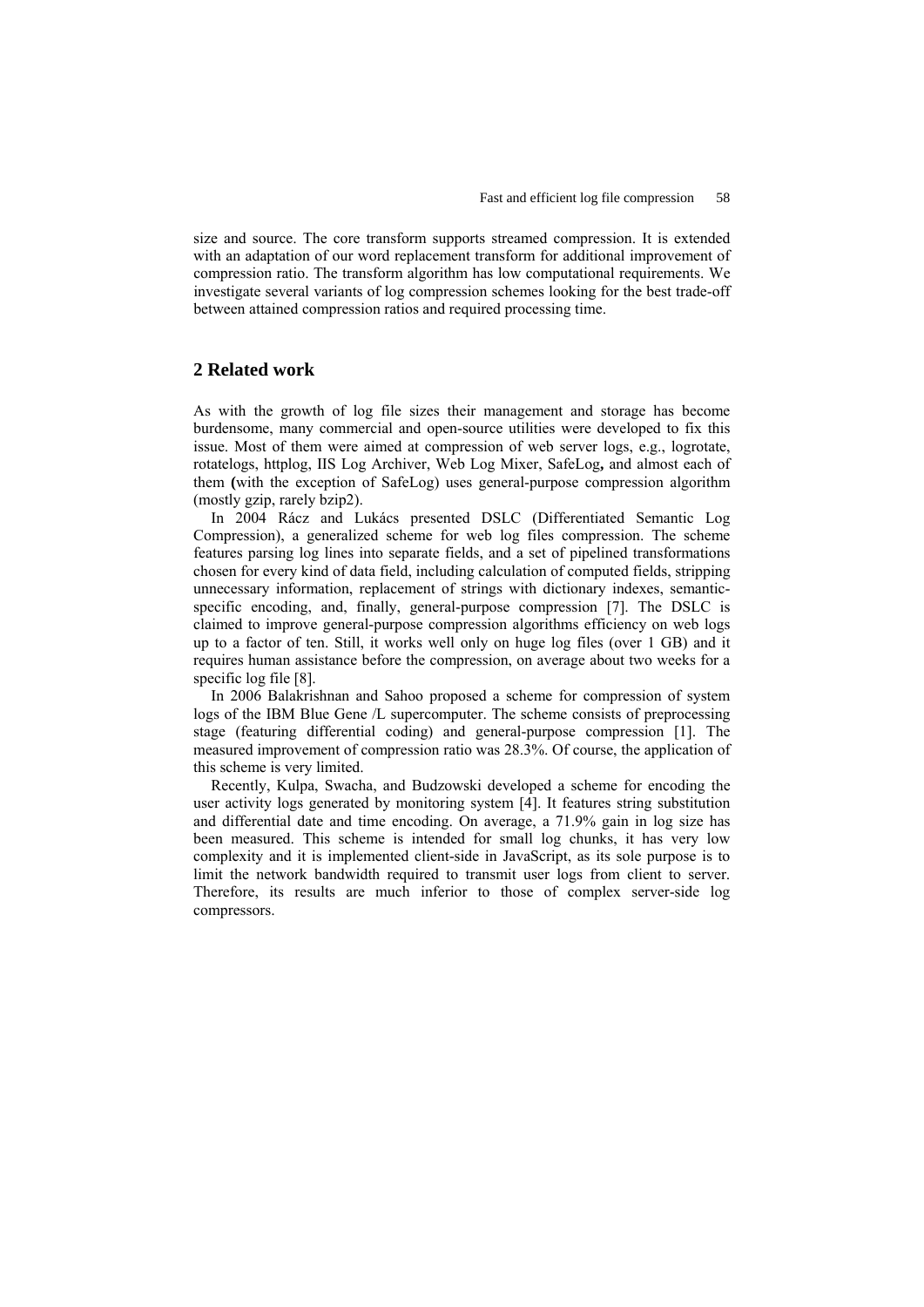# **3 Log file transform for improved compression**

## **3.1 The core transform**

Log files are plain text files in which every line corresponds to a single logged event description. The lines are separated by end-of-line marks. Each event description consists of at least several tokens, separated by spaces. A token may be a date, hour, IP address, or any string of characters being a part of event description.

In typical log files the neighboring lines are very similar, not only in their structure, but also in their content. The proposed transform takes advantage of this fact by replacing the tokens of a new line with references to the previous line. There may be a row of more than one token that appears in two successive lines, and the tokens in the neighboring lines can have common prefixes but different suffixes (the opposite is possible, but far less frequent in typical log files). For this two reasons, the replacement is done on byte level, not token level.

The actual algorithm works as follows: starting from the beginning of new line, its contents are compared to those of the previous line. The sequence of matching characters is replaced with a single value denoting the length of the sequence. Then, starting with the first unmatched character, until the next space (or an end-of-line mark, if there are no more spaces in the line), the characters are simply copied to the output. The match position in the previous line is also moved to the next space. The matching/replacement is repeated as long as there are characters in the line.

The length *l* of the matching sequence of characters is encoded as a single byte with value 128+*l*, for every *l* smaller than 127, or a sequence of *m* bytes with value 255 followed by a single byte with value 128+*n*, for every *l* not smaller than 127, where  $l = 127 * m + n$ . The byte value range of 128-255 is often unused in logs, however, if such a value is encountered, it is simply preceded with an escape flag (127). This way the transform is fully reversible.

Consider the following input example:

12.222.17.217 - - [03/Feb/2003:03:08:13 +0100] "GET /jettop.htm HTTP/1.1" 12.222.17.217 - - [03/Feb/2003:03:08:14 +0100] "GET /jetstart.htm HTTP/1.1"

Actually, these are beginnings of two neighboring lines from the *fp.log* test file. Assume the upper line is the previously compressed line, and the lower line is the one to be compressed now. The algorithm starts matching characters from the line beginning, there are 38 consecutive characters which appear in both lines, so they are replaced with value 166 (128+38). Then we look for the next space, storing the single unmatched character that precedes it  $(4)$ . Now the data to process and reference line looks as follows:

+0100] "GET /jettop.htm HTTP/1.1" +0100] "GET /jetstart.htm HTTP/1.1"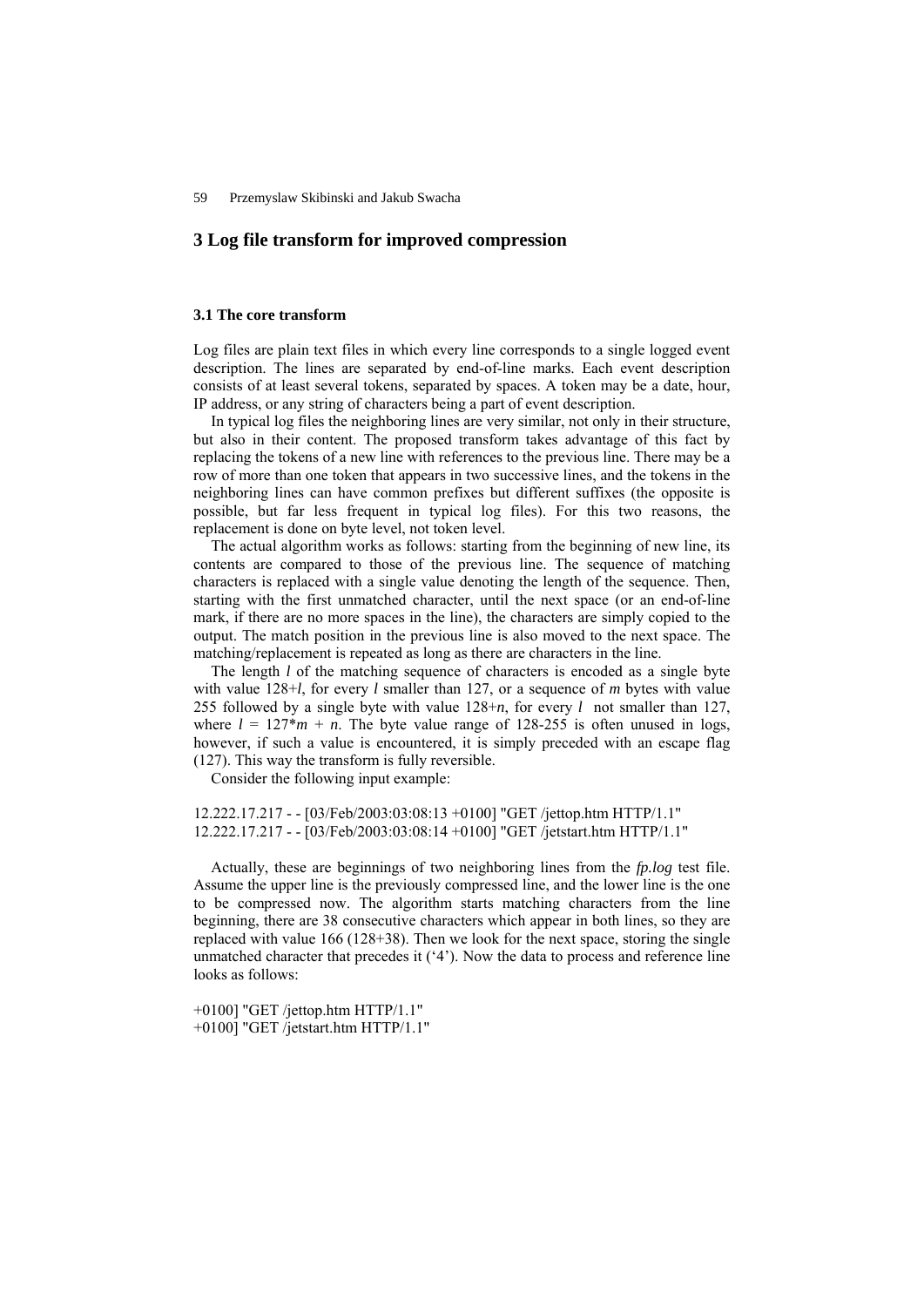This time we have 16 consecutive characters which appear in both lines, so they are replaced with value 144 (128+16). Again, we look for the next space, storing the string of unmatched characters that precede it ('start.htm', notice that matching suffixes are not exploited at this stage). Now the data to process and reference line looks as follows:

```
HTTP/1.1" 
HTTP/1.1"
```
This time we have 9 consecutive characters which appear in both lines, so they are replaced with value 137 (128+9). The full line has been processed. The input was:

12.222.17.217 - - [03/Feb/2003:03:08:14 +0100] "GET /jetstart.htm HTTP/1.1"

And the output is (round brackets represent bytes with specified values):

## (166)4(144)start.htm(137)

Notice that single spaces are not existent in the output as they can be automatically reinserted on decompression.

The processed output can then be passed to a back-end general-purpose compressor, such as gzip, LZMA, or PPMVC.

We shall refer to the aforedescribed algorithm as the variant 1 of the proposed transform, the one which is the simplest and fastest, but also the least effective.

#### **3.2 Transform variant 2**

In practice, a single log often records events generated by different actors (users, services, clients). Also, log lines may belong to more than one structural type. As a result, similar lines are not always blocked, but they are intermixed with lines differing in content or structure.

The second variant of the transform fixes this issue by using as a reference not a single previous line, but a block of them (16 lines by default; smaller value hurts the compression ratio, higher value hurts the compression time). For a new line, the block is searched for the line that returns the longest initial match (i.e., starting from the line beginning). This line is then used a reference line instead of the previous one. The search affects the compression time, but the decompression time is almost unaffected. The index of the line selected from the block is encoded as a single byte at the beginning of every line (128 for the previous line, 129 for the line before previous, and so on).

Consider the following input example:

12.222.17.217 - - [03/Feb/2003:03:08:52 +0100] "GET /thumbn/f8f\_r.jpg 172.159.188.78 - - [03/Feb/2003:03:08:52 +0100] "GET /favicon.ico 12.222.17.217 - - [03/Feb/2003:03:08:52 +0100] "GET /thumbn/mig15\_r.jpg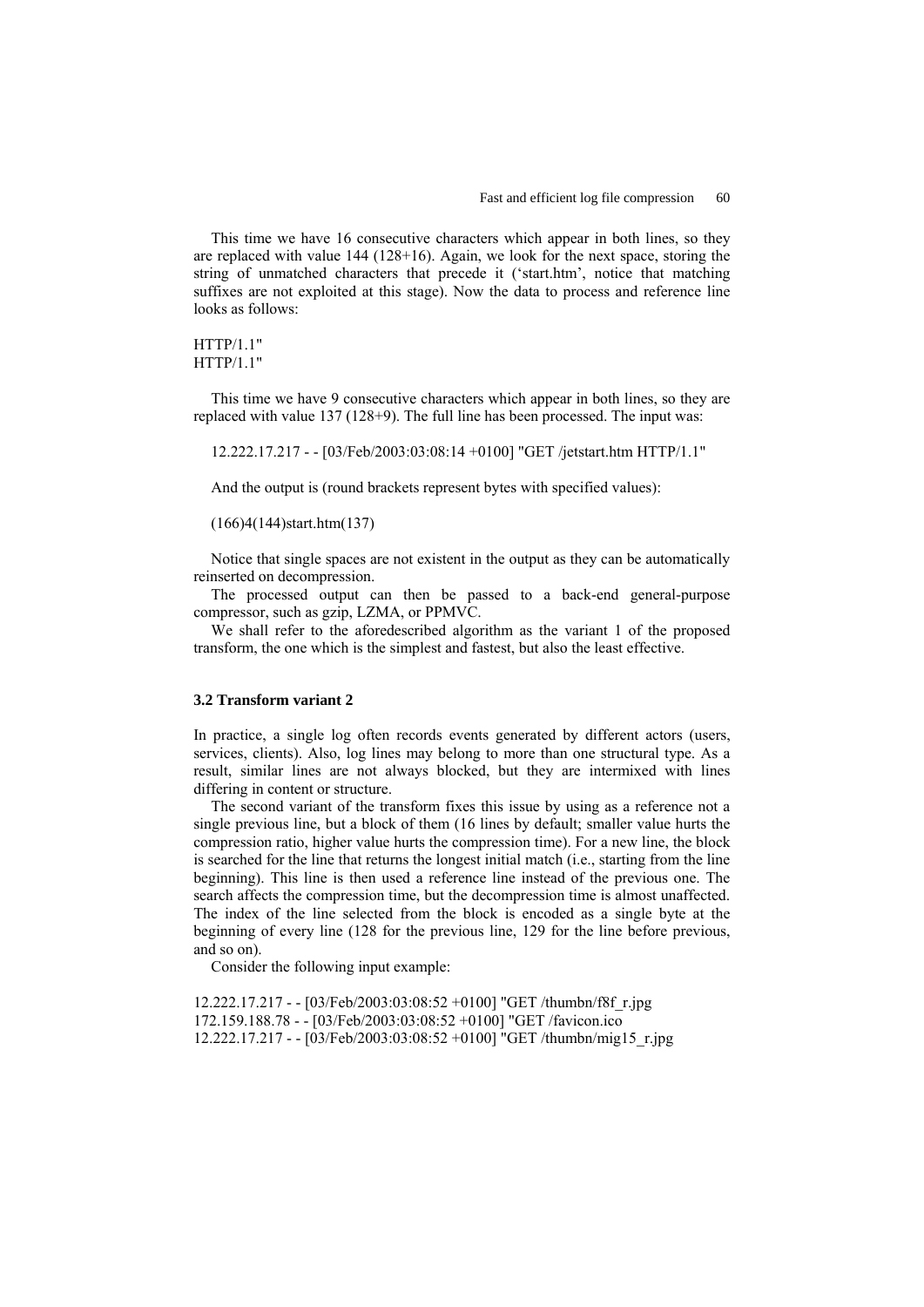Again, these are beginnings of three neighboring lines from the *fp.log* test file. Assume the two upper lines are the previously compressed lines, and the lower line is the one to be compressed now.

Notice that the middle line is an 'intruder' which precludes replacement of IP address and directory name using variant 1 of the transform, which would produce following output (round brackets represent bytes with specified values):

12.222.17.217(167)thumbn/mig15\_r.jpg

But variant 2 handles the line better, producing following output:

 $(129)(188)$ mig15 r.jpg

## **3.3 Transform variant 3**

Sometimes a buffer of 16 lines may be not enough, i.e., the same pattern may reappear after a long period of different lines. As similar lines tend to appear together, it is possible that only few tokens appear at beginning of all the 'intruder' lines. Transform variant 3 makes use of this fact by storing the recent 16 lines with different beginning tokens. If a line starting with a token already on the list is encountered, it is appended, but the old line with the same token has to be removed from the list. This way, a line separated by thousands others can be referenced only provided the other lines have no more than 15 types of tokens at their beginnings.

Compared to variant 2, instead of a block of previous lines there is a *move-to-front* list of lines with different initial tokens. Therefore, the selected line index addresses the list, not the input log file. As a result, the list has to be managed by both the encoder and decoder. In case of compression, the list management time is very close to the variant 2's time of searching the block for the best match. But in case of decompression, it noticeably slows down the processing.

### **3.4 Transform variant 4**

The three variants described so far are *on-line* schemes, i.e., they do not require the log to be complete before the start of its compression, and they accept a stream as an input. The following two variants are *off-line* schemes, i.e., they require the log to be complete before the start of its compression, and they only accept a file as an input. This drawback is compensated with significantly improved compression ratio.

Variants 1/2/3 addressed the local redundancy, whereas variant 4 handles words which repeat frequently throughout the entire log. It features word dictionary containing the most frequent words in the log. As it is impossible to have such dictionary predefined for any kind of log file (though it is possible to create a single dictionary for a set of files of the same type), the dictionary has to be formed in an additional pass. This is what makes the variant off-line.

The first stage of variant 4 consists of performing transform variant 3, parsing its output into words, and calculating the frequency of each word. Notice that the words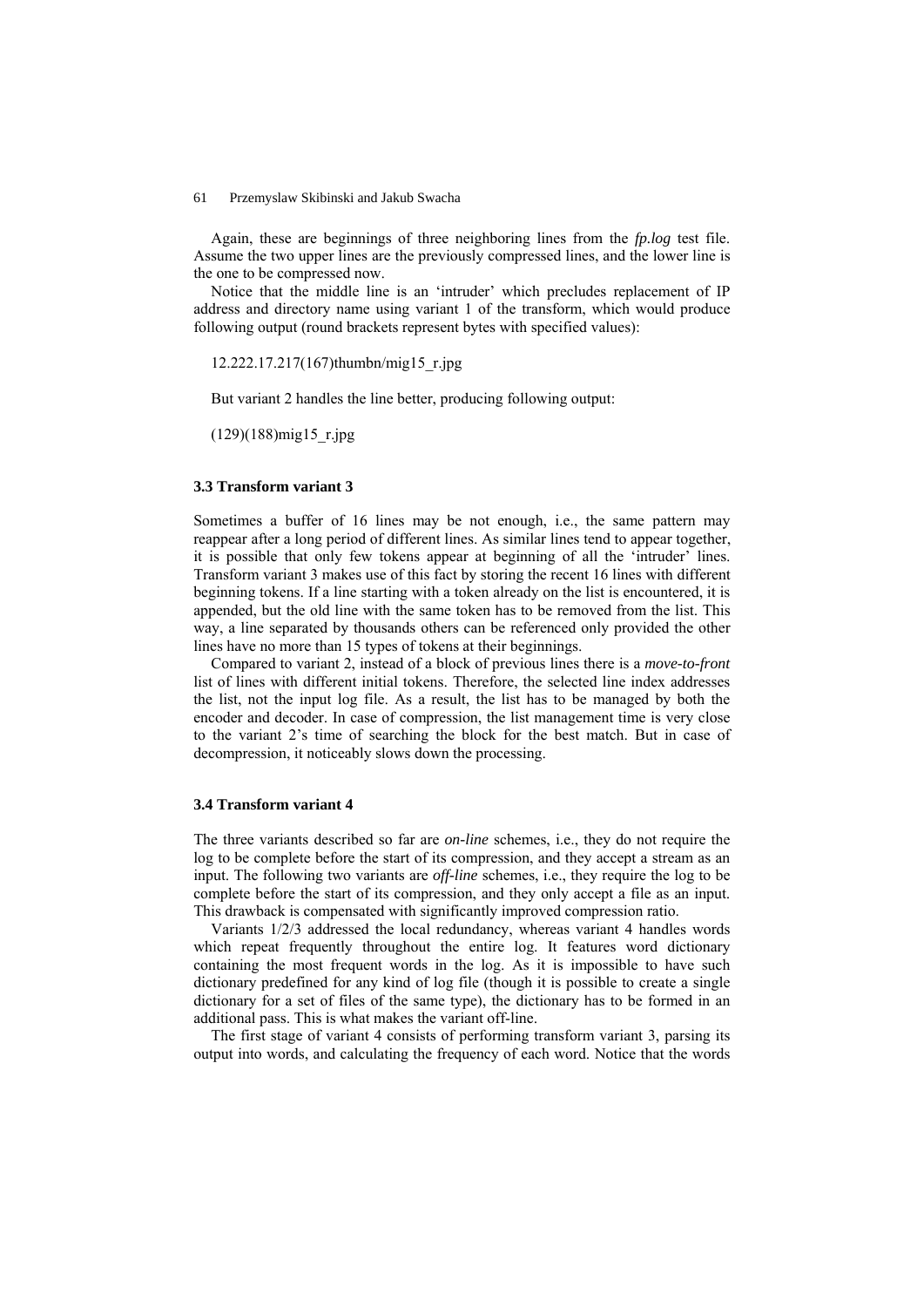are not the same as the tokens of variants 1/2/3, as a word can only be either a single byte or a sequence of bytes from value range 65..90, 97..122, 128..255 (all ASCII letters and non-7-bit ASCII characters). Only the words whose frequency exceeds a threshold value  $f_{\text{min}}$  are included in the dictionary. The optimal value of  $f_{\text{min}}$  depends on the back-end general-purpose compressor used. Based on many experiments, it has been estimated at 64 for the highly effective PPMVC algorithm, and 6 for the remaining, less effective algorithms (including gzip and LZMA).

The dictionary has an upper limit of size (by default, 2 MB of memory). If the dictionary reaches that limit, it is frozen, i.e., the counters of already included words can be incremented but new words cannot be added (though this is a rare case in practice).

During the second pass, the words included in the dictionary are replaced with their respective indexes. The dictionary is sorted in descending order based on word frequency, therefore frequent words have smaller index values than the rare ones. Every index is encoded on 1, 2, 3 or 4 bytes. The indexes are encoded using byte values unused in the original input file. The related work of the first author on natural language text compression [10] shows that different index encoding schemes should be used for different back-end compression algorithms. Variant 4 uses following encodings:

- 1. For gzip, three disjoint byte value ranges are used: *x*, *y*, and *z*. The first byte of the codeword belongs either to *x*, *y*, or *z* depending on the codeword length (respectively 1, 2, or 3 bytes). The remaining bytes (if any) may have any value (from 0 to 255). Thus the are  $x + y^*256 + z^*256^*256$  available codewords.
- 2. For LZMA, two disjoint byte value ranges are used: *x* and *y*. A byte belonging to *x* denotes codeword beginning, and a byte belonging to *y* denotes codeword continuation. Thus the are  $x + x^*y + x^*y^*y$  available codewords.
- 3. For PPMVC, four disjoint byte value ranges are used: *w*, *x*, *y*, and *z*. A byte belonging to *w* denotes codeword beginning,  $x -$  first continuation,  $y -$  second continuation,  $z$  – third continuation. Thus there are  $w + w^*x + w^*x^*y + w^*x^*y^*z$ available codewords.

## **3.5 Transform variant 5**

There are types of tokens which can be encoded shorter using binary instead of text encoding typical for log files. These include numbers, dates, times, and IP addresses. Variant 5 is variant 4 extended with special handling of this kind of tokens. They are replaced with flags denoting their type, whereas their actual value is encoded densely in a separate container. Every data type has its own container. The containers are appended to the main output file at the end of compression or when their size exceeds upper memory usage limit.

Numbers are replaced with a byte denoting the length of the number (1, 2, 3, or 4 bytes) encoded in binary in respective container. As only 256<sup>4</sup> integers can be stored on four bytes, digit sequences representing larger numbers are simply split into several shorter ones (a rare case in practice). If the digit sequence starts with one or more zeroes, the initial zeroes are left intact.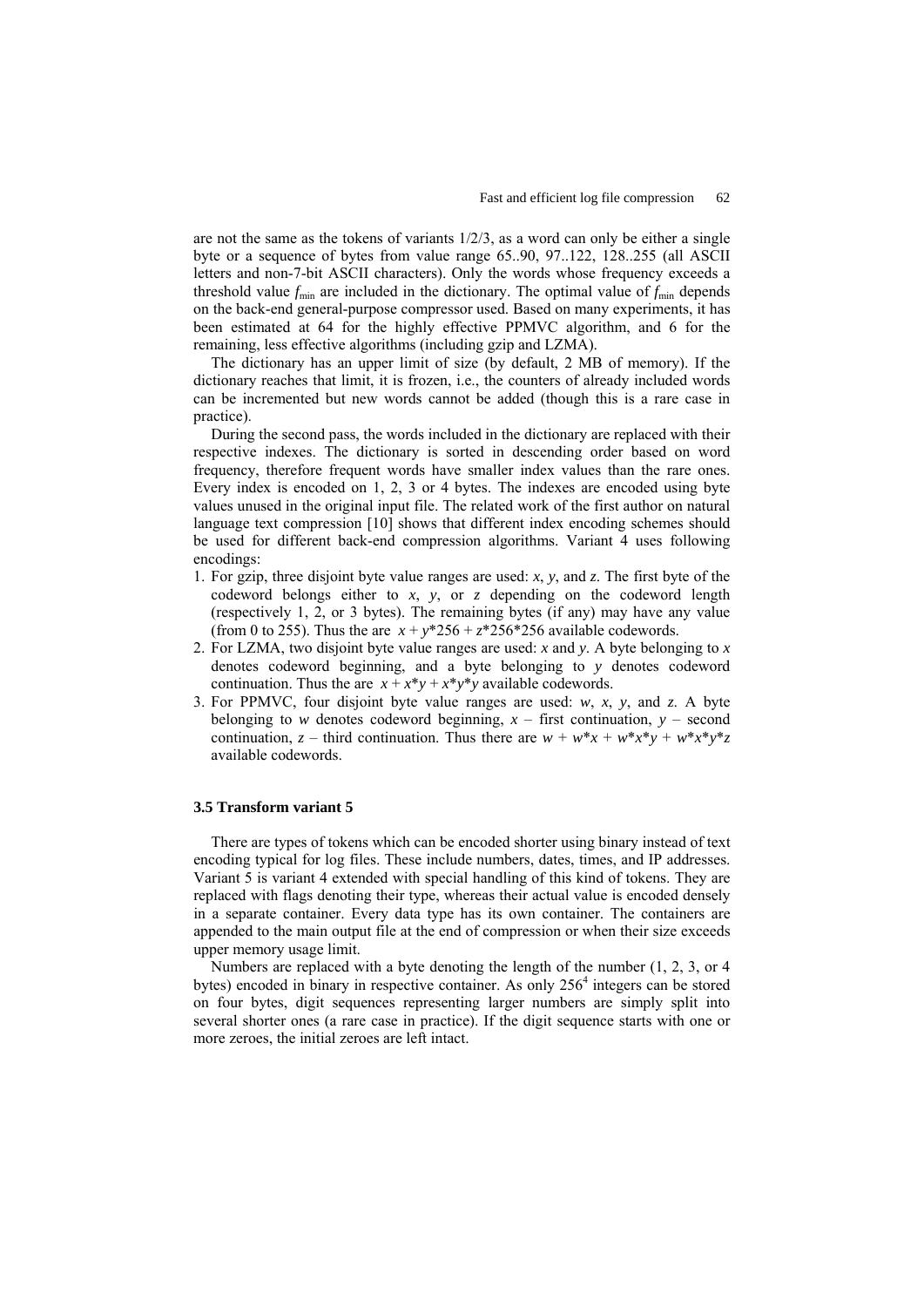Dates in YYYY-MM-DD (e.g. "2007-03-31", Y for year, M for month, and D for day) and DD/MMM/YYYY (e.g. "31/Mar/2007") formats are replaced with a byte denoting date format and encoded as a two bytes long integer whose value is the difference in days from 1977-01-01. To simplify the calculations we assume each month to have 31 days. If the difference with the previous date is smaller than 256, another flag is used and the date is encoded as a single byte whose value is the difference in days from the previous date.

Times in HH:MM:SS (e.g. "23:30:59", H for hour, M for minute, and S for second) format are replaced with a flag and encoded as sequence of three bytes representing respectively: hours, minutes, and seconds.

IP addresses are replaced with a flag and encoded as sequence of four bytes representing IP octets. Non-standard IP addresses (with initial zeroes, or spaces between octets) are not replaced.

# **4 Experimental evaluation**

## **4.1 Tested compression schemes**

The main object of the evaluation is the proposed transform implemented by the first author in the LogPack program, written in C++ and compiled with Microsoft Visual  $C++$  6.0. LogPack offers five modes of operation corresponding to five transform variants; we shall denote them as  $LPx$ , where *x* is the transform variant, e.g.,  $LP1$ stands for the first (simplest) variant.

LogPack has embedded three back-end compression algorithms: gzip, LZMA, and PPMVC. Of these, only gzip is aimed at on-line compression, as it is the simplest and fastest scheme [2]. The remaining two are for highly effective off-line compression.

LZMA (better known as the default mode of the 7zip utility [6]) features improved parsing and larger dictionary buffer. It offers high compression ratio, but the cost is very slow compression (decompression is only slightly slower than gzip's).

PPMVC is a sophisticated prediction-based algorithm [11]. It offers compression ratio even higher than LZMA, and faster compression time. The PPMVC's drawback is that its decompression time is very close to its compression time, which means it is several times longer than gzip's or LZMA's decompression times. In the tests, PPMVC was used with prediction model order 8, and 64 MB of model size.

The back-end compression algorithms were tested with default compression options which generally give a reasonable trade-off between obtained compression ratio and required compression time.

All the five transform variants were tested with gzip. LZMA and PPMVC were tested only with the most complex, fifth variant. The log files were also compressed with the three back-end algorithms alone to show the improvement from applying the proposed transform. For a comparison, results for popular compression tools lrzip [3] and bzip2 [9] were also included.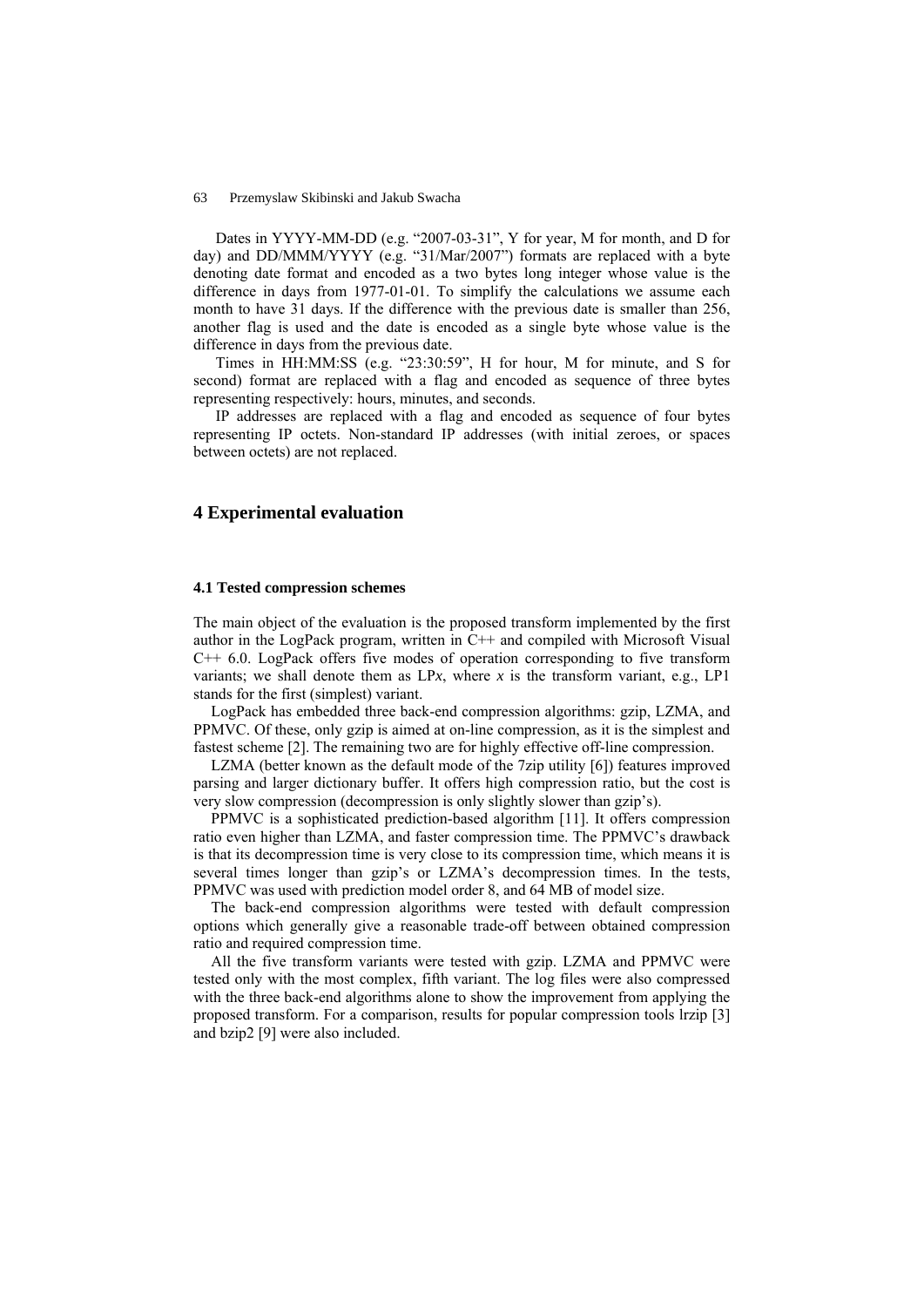#### **4.2 Test files and environment**

The proposed transform was not designed for a specific kind of log file, therefore different log files were included in the test suite. The only well-known file is *FP*, an Apache server log from the Maximum Compression corpus [5]. Three files were downloaded from public servers: *2005access*, *RMAccess* (web logs) and *Cernlib2005* (build log). The remaining three files were obtained from the first author's personal computer: *Mail* (from the Exim program), *Syslog* (Linux system log) and *MYSQL* (database log). File sizes vary from 3 MB (*Mail*) to 111 MB (*RMAccess*). Snippets of the contents of each test file can be found in the appendix.

The test machine was an AMD Sempron 2200+ system with 512 MB memory and Seagate 160 GB ATA drive, running Microsoft Windows 98.

#### **4.3 Experimental results and their discussion**

Tables 1 and 2 show the measured experimental results. Table 1 contains compression results of the test files using gzip only, and the five variants of the proposed transform combined with gzip. For each program and file a bitrate is given in output bits per input character, hence the smaller the values, the better. Below there is an average bitrate computed for all the seven test files, and the average improvement compared to the general purpose algorithm result (gzip in Table 1). At the bottom, the measured compression and decompression times are given in seconds.

|                  | gzip  | $LP1+gzip$ | $LP2+gzip$ | $LP3+gzip$ | $LP4+$ gzip | LP5+gzip |
|------------------|-------|------------|------------|------------|-------------|----------|
| 2005 access      | 0.445 | 0.209      | 0.215      | 0.215      | 0.212       | 0.171    |
| Cernlib2005      | 0.276 | 0.218      | 0.172      | 0.171      | 0.185       | 0.182    |
| FP               | 0.563 | 0.409      | 0.358      | 0.352      | 0.340       | 0.332    |
| Mail             | 1.065 | 0.853      | 0.859      | 0.859      | 0.741       | 0.720    |
| <b>MYSOL</b>     | 0.639 | 0.641      | 0.435      | 0.434      | 0.402       | 0.298    |
| RMAccess         | 0.960 | 0.829      | 0.819      | 0.818      | 0.819       | 0.819    |
| Syslog           | 0.386 | 0.317      | 0.318      | 0.318      | 0.275       | 0.225    |
| Average          | 0.619 | 0.497      | 0.454      | 0.452      | 0.425       | 0.392    |
| Improvement      |       | 19.79%     | 26.71%     | 26.92%     | 31.38%      | 36.61%   |
| Comp. time $(s)$ | 16.7  | 17.1       | 21.5       | 22.2       | 42.1        | 41.5     |
| Decomp. time (s) | 5.8   | 9.8        | 11.3       | 14.3       | 18.0        | 18.8     |

**Table 1.** Log file compression using gzip as back-end algorithm

Log files are quite well compressible with gzip. The attained bitrates vary between 1.065 bpc for *Mail* (about 1:8 compression ratio) and 0.276 bpc for *Cernlib2005* (about 1:29 compression ratio).

The effect of applying the first variant of the transform is positive (up to 53%) improvement in case of *2005access*) with the sole exception of *MYSQL* (very slight loss). The second variant brings improvement for four test files, the highest for *MYSQL* (32% vs. variant 1). The measured third variant improvement is very small. It may be so that the test suite lacks a file with characteristics allowing LP3 to shine. These three variants allow streamed compression, and they are suited for on-line compression of current log files. One of them can be chosen, depending on processing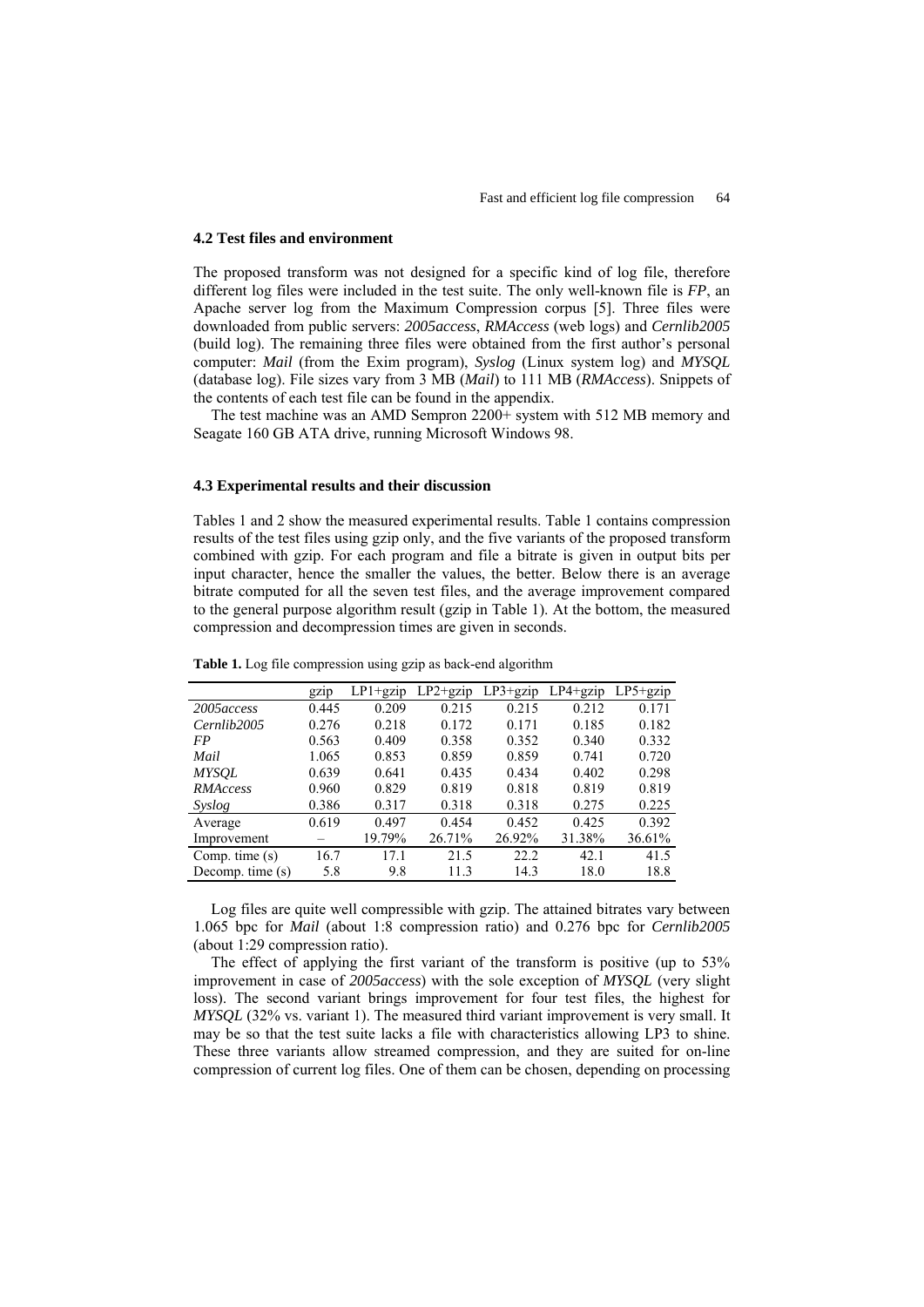time requirements and the type of log file – sometimes LP1 may be the best, but LP2 (or LP3) is suggested as a better scheme on average.

Variants 4 and 5 were designed for efficient long-term storage of log archives. Table 1 shows the results of combining them with gzip: compared to variant 3, the average improvement is 6% for LP4 and 13% for LP5. Two results were not improved: *Cernlib2005* and *RMAccess*. The highest improvement was measured for *Syslog* (about 14% for LP4, and 29% for LP5) and *Mail* (about 14% for LP4, and 16% for LP5). LP5 was better than LP4 for 6 of 7 files (the results for *RMAccess* were the same).

As log rotation and archiving is usually done when user activity in the system is low, the time requirements are not so tight as for on-line log compression. Therefore, slower but more effective back-end compression algorithms can be used instead of gzip. Table 2 shows compression results of the test files using variant 5 of the transform combined with LZMA and PPMVC. For comparison, the results of using only the general-purpose algorithms were included. Besides LZMA and PPMVC, bzip2 and lrzip were also tested. For the latter, the times are not listed, as lrzip had to be tested on a different system platform.

| Table 2. Log file compression using other back-end algorithms |  |  |  |
|---------------------------------------------------------------|--|--|--|

|                    | lrzip | bzip2 | LZMA  | LP5+LZMA | <b>PPMVC</b> | LP5+PPMVC |
|--------------------|-------|-------|-------|----------|--------------|-----------|
| 2005 access        | 0.272 | 0.246 | 0.215 | 0.119    | 0.191        | 0.104     |
| Cernlib2005        | 0.171 | 0.181 | 0.182 | 0.136    | 0.139        | 0.133     |
| FP                 | 0.397 | 0.281 | 0.317 | 0.246    | 0.222        | 0.163     |
| Mail               | 0.686 | 0.645 | 0.543 | 0.499    | 0.447        | 0.354     |
| <b>MYSOL</b>       | 0.425 | 0.463 | 0.326 | 0.207    | 0.325        | 0.199     |
| RMccess            | 0.734 | 0.736 | 0.626 | 0.577    | 0.588        | 0.534     |
| Syslog             | 0.315 | 0.245 | 0.279 | 0.186    | 0.191        | 0.158     |
| Average            | 0.428 | 0.400 | 0.355 | 0.281    | 0.300        | 0.235     |
| Improvement        |       |       |       | 20.82%   |              | 21.77%    |
| Comp. time (s)     |       | 246.8 | 660.4 | 194.1    | 79.3         | 95.6      |
| Decomp. time $(s)$ |       | 27.2  | 6.4   | 15.1     | 76.4         | 79.5      |

The proposed transform improves the effectiveness of baseline algorithms in both cases (i.e., LZMA and PPMVC). The result of LP5+PPMVC is on average over 41% better than bzip2's. The only drawback of LP5+PPMVC is the relatively long decompression time. In cases where log archive has to be decompressed often (e.g., for data mining purposes), LP5+LZMA should be used instead, as it is over five times faster in decompression, though more than two times slower in compression. Notice that LP5+LZMA is more than three times faster in compression than LZMA alone. In case when both compression and decompression must be fast, LP5+gzip remains the best solution.

To ease the comparison, Figure 1 shows the compression ratio (as original file length to compressed file length) attained by the tested schemes.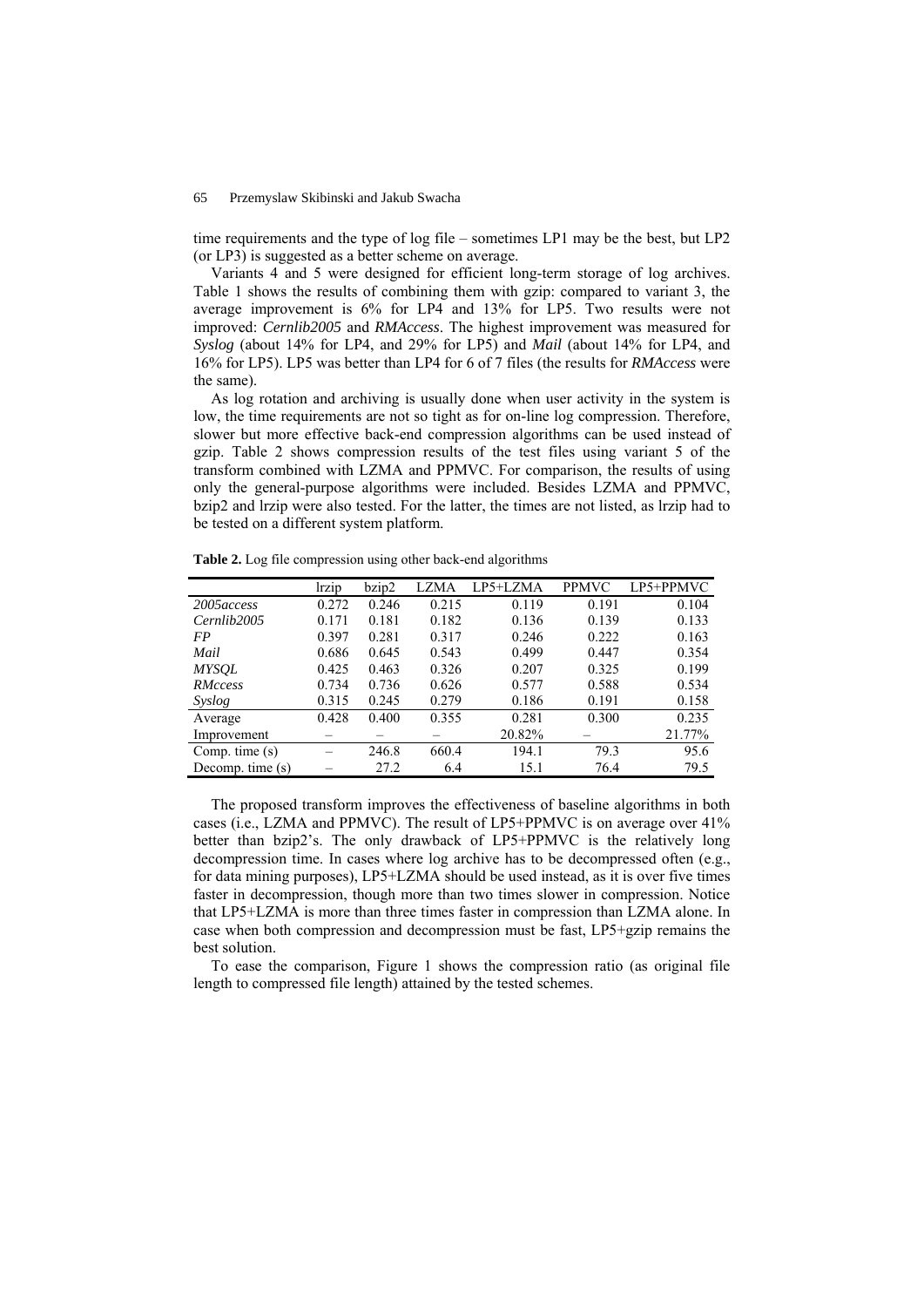

**Fig. 1**. Comparison of compression ratio

# **Conclusions**

Contemporary information systems are replete with log files, often taking a considerable amount of storage space. It is reasonable to have them compressed, yet the general-purpose algorithms do not take full advantage of log files redundancy.

The existing specialized log compression schemes are either focused on very narrow applications, or require a lot of human assistance making them impractical for the general use.

In this paper we have described a fully reversible log file transform capable of significantly reducing the amount of space required to store the compressed log. The transform has been presented in five variants aimed at a wide range of possible applications, starting from a fast variant for on-line compression of current logs (allowing incremental extension of the compressed file) to a highly effective variant for off-line compression of archival logs.

The transform was not tuned for any particular type of logs, its set of features was designed for different types of logs, and the obtained test results show it manages to improve compression of different types of log files. It is lossless, fully automatic (it requires no human assistance before or during the compression process), and it does not impose any constraints on the log file size.

The transform definitely does not exploit all the redundancy of log files, so there is an open space for future work aimed at further improvement of the transform effectiveness.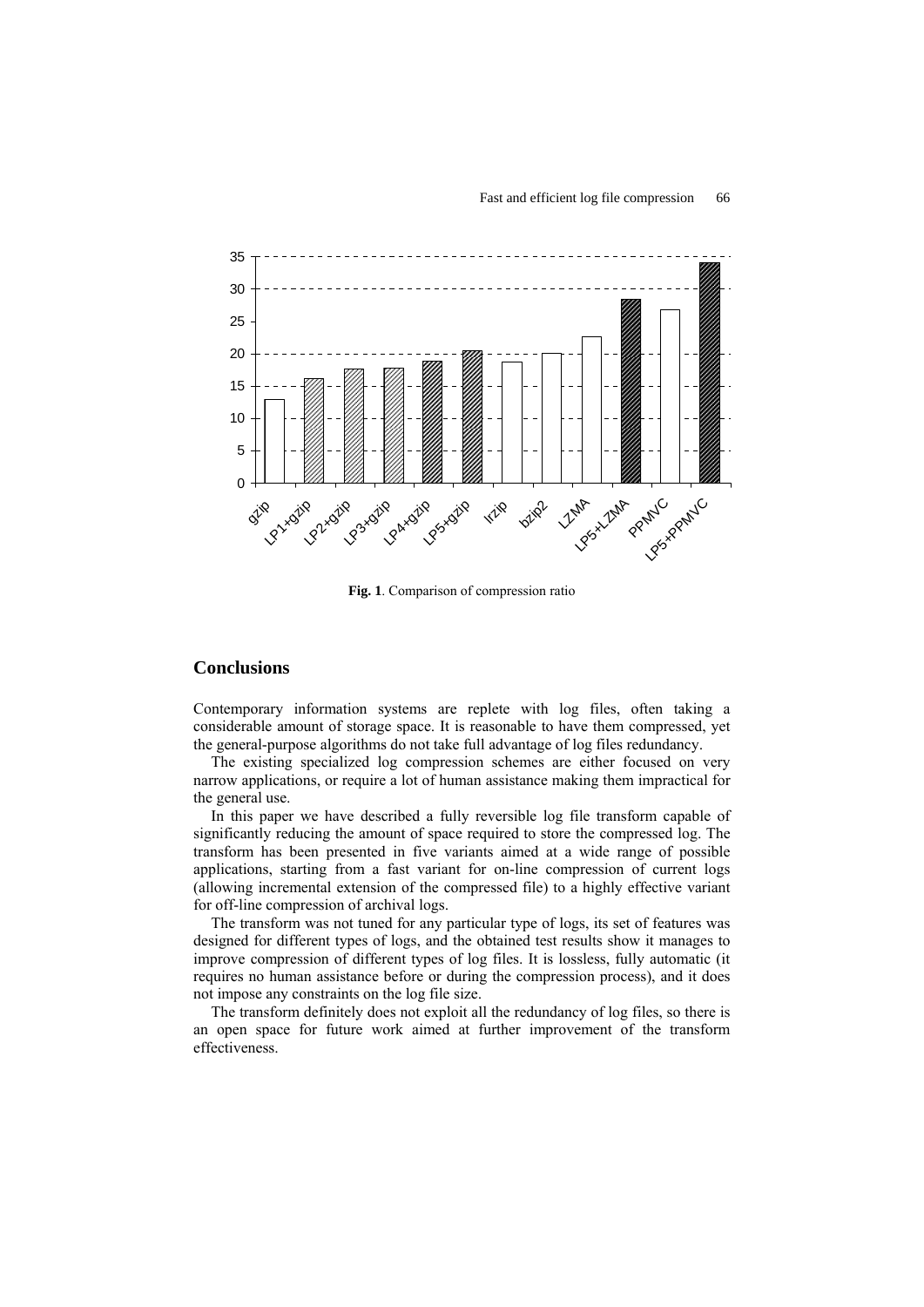## **References**

- 1. Balakrishnan, R., Sahoo R. K.: *Lossless Compression for Large Scale Cluster Logs*. IBM Research Report RC23902 (W0603-038), March 3, (2006).
- 2. Gailly, J.-L.: *gzip* 1.2.4 compression utility. http://www.gzip.org. (1993).
- 3. Kolivas, C.: *lrzip* 0.18 compression utility. http://ck.kolivas.org/apps/lrzip. (2006).
- 4. Kulpa A., Swacha, J, Budzowski R.: *Script-based system for monitoring client-side activity*. In: Abramowicz, W., Mayr, H. (eds.): *Technologies for Business Information Systems.* Springer (2007).
- 5. *Maximum Compression (lossless data compression software benchmarks)*. http://www.maximumcompression.com. (2007).
- 6. Pavlov, I.: *7-zip* 4.42 compression utility. http://www.7-zip.org. (2006).
- 7. Rácz, B., Lukács, A.: *High density compression of log files*. In: Proceedings of the IEEE Data Compression Conference, Snowbird, UT, USA, (2004), p. 557.
- 8. Rácz, B., private correspondence, (2007).
- 9. Seward, J.: *bzip2* 1.0.2 compression utility. http://sources.redhat.com/bzip2. (2002).
- 10. Skibiński, P., Grabowski, Sz., and Deorowicz, S.: *Revisiting dictionary-based compression*. Software – Practice and Experience, 35(15), (2005), pp. 1455–1476.
- 11. Skibiński, P., Grabowski, Sz.: *Variable-length contexts for PPM*. In: Proceedings of the IEEE Data Compression Conference, Snowbird, UT, USA, (2004), pp. 409–418.

# **Appendix**

Example snippets of the contents of the files used in the tests:

#### *2005access*

- 65.65.89.58 - [24/Jan/2005:07:58:47 -0700] "GET
- /dods/fsl/01hr/2005024/20050241400\_01hr.nc HTTP/1.0" 200 376472
- 209.153.165.34 - [24/Jan/2005:08:04:44 -0700] "GET
- /dods/fsl/01hr/2005024/20050241500\_01hr.nc HTTP/1.0" 404 311
- 128.117.15.119 - [24/Jan/2005:08:08:42 -0700] "GET /dods/uniCat-model.xml HTTP/1.0" 404 291
- 128.117.15.119 - [24/Jan/2005:08:08:50 -0700] "GET /dods/model/ HTTP/1.0" 200 31307
- 204.62.251.81 - [24/Jan/2005:08:08:51 -0700] "GET /cgi-bin/dods/nph-nc/dods/model/ HTTP/1.1" 200 -

#### *Cernlib2005*

g77 -c -O -funroll-loops -fomit-frame-pointer -fno-second-underscore -fno-automatic -fno-f90 -fugly-complex -fno-globals

 -fugly-init -Wno-globals -I/Volumes/SandBox/fink/sw/src/fink.build/cernlib2005- 2005-11/2005/src/mclibs/pdf -I/Volumes/SandBox/fink/sw/src/fink.build/cernlib2005- 2005-11/2005/src/mclibs/pdf -I/Volumes/SandBox/fink/sw/src/fink.build/cernlib2005- 2005-11/2005/src/mclibs/pdf/spdf -

I/Volumes/SandBox/fink/sw/src/fink.build/cernlib2005-2005-11/2005/src/include - DCERNLIB\_LINUX -DCERNLIB\_UNIX -DCERNLIB\_LNX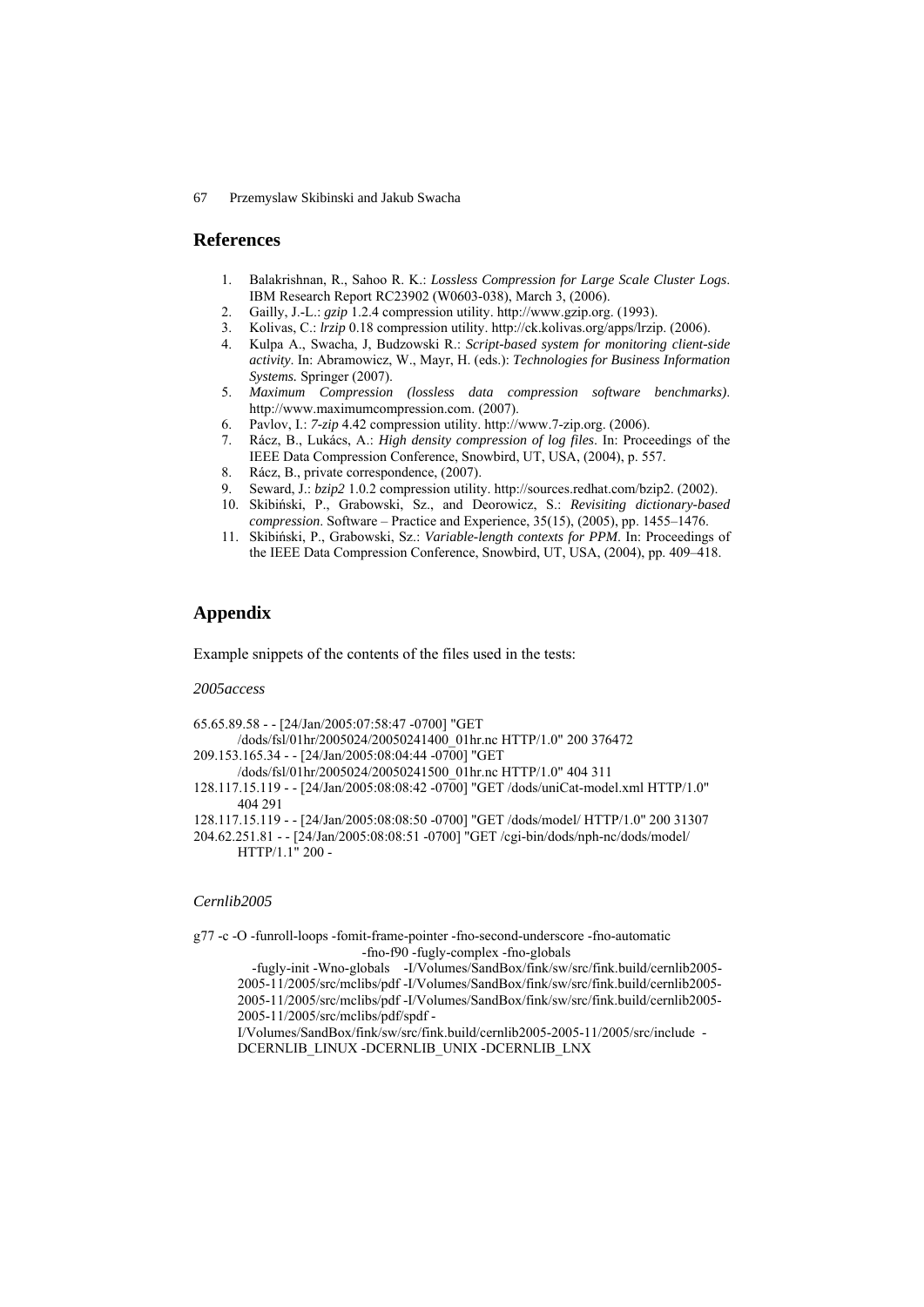# -DCERNLIB\_PPC -DCERNLIB\_QMGLIBC -DCERNLIB\_MACOSX -o archive/sfkbmr2.o sfkbmr2.F

rm -f archive/sfkbmr5.o

## *FP*

- 172.159.188.78 - [03/Feb/2003:03:07:44 +0100] "GET /info/f4u.htm HTTP/1.1" 200 41011 "http://www.fighter-planes.com/data4050.htm" "Mozilla/4.0 (compatible; MSIE 6.0; Windows 98)"
- 202.156.2.170 - [03/Feb/2003:03:07:45 +0100] "GET /thumbn/jsf35\_r.jpg HTTP/1.1" 304 "http://www.martiworkshop.com/lf2forum/viewtopic.php?t=5832&highlight=firzen" "Mozilla/5.0 (Windows; U; Windows NT 5.1; en-US; rv:1.0.1) Gecko/20020823 Netscape/7.0"
- 152.163.188.167 - [03/Feb/2003:03:08:00 +0100] "GET /full/buccan.jpg HTTP/1.0" 200 32618 "http://www.fighter-planes.com/data6070.htm" "Mozilla/4.0 (compatible; MSIE 6.0; AOL 7.0; Windows NT 5.1; .NET CLR 1.0.3705)"

#### *Mail*

2007-01-14 06:26:01 cwd=/root 5 args: /usr/sbin/sendmail -i -FCronDaemon -oem root

2007-01-14 06:26:03 1H5xsX-0005PU-QT SA: Debug: SAEximRunCond expand returned: '0' 2007-01-14 06:26:03 1H5xsX-0005PU-QT SA: Action: Not running SA because

SAEximRunCond expanded to false (Message-Id: 1H5xsX-0005PU-QT). From  $\leq$ root@research.pl $>$ (local) for root@research.pl

2007-01-14  $0\overline{6}$ :26:05 1H5xsX-0005PU-QT  $\le$  root@research.pl U=root P=local S=632 T="Cron <root@server> php /home/www/research.pl/query/query.php" from  $\leq$ root $\omega$ research.pl> for root

## *MYSQL*

# at 818

- #070105 11:53:30 server id 1 end  $log$  pos 975 Query thread id=4533 exec time=0 error\_code=0
- SET TIMESTAMP=1167994410;
- INSERT INTO LC1003421.lc eventlog ( client id, op id, event id, value) VALUES( $''$ ,  $''$ , '207', '0');

# at 975

#070105 11:53:31 server id 1 end log pos 1131 Query thread id=4533 exec\_time=0 error\_code=0

## *RMAccess*

207.46.98.113 - - [21/Mar/2006:10:28:35 -0500] "GET robots.txt HTTP/1.0" 404 213 [msnbot/1.0 (+http://search.msn.com/msnbot.htm)] [] [UNKNOWN] 0 0 0 0 0 9001 207.46.98.113 - - [21/Mar/2006:10:28:35 -0500] "GET ramgen/ferc/120905/ferc120905.smi HTTP/1.0" 200 359 [msnbot/1.0 (+http://search.msn.com/msnbot.htm)] [] [UNKNOWN] 162 0 0 0 0 9002